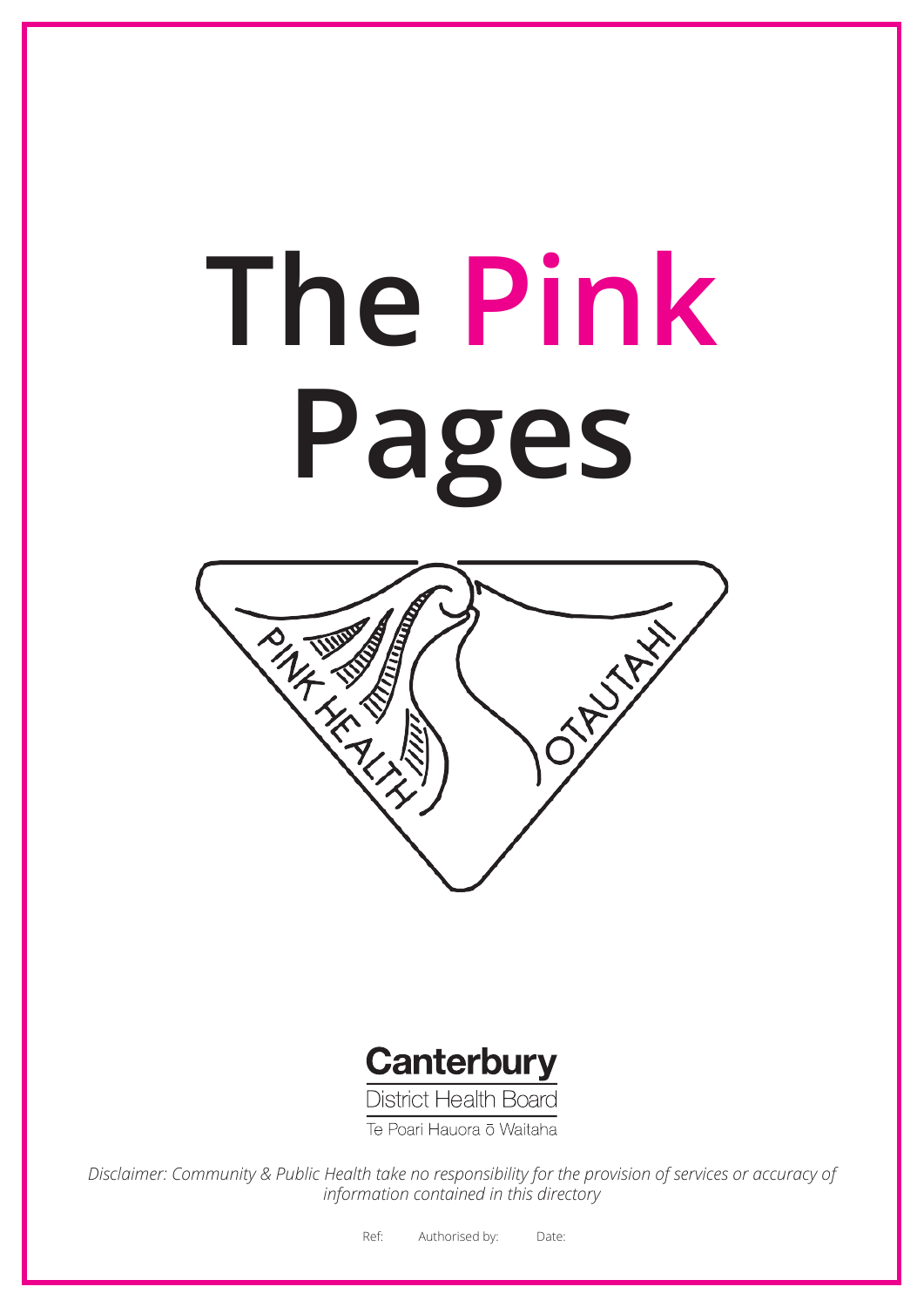# **Contents Page**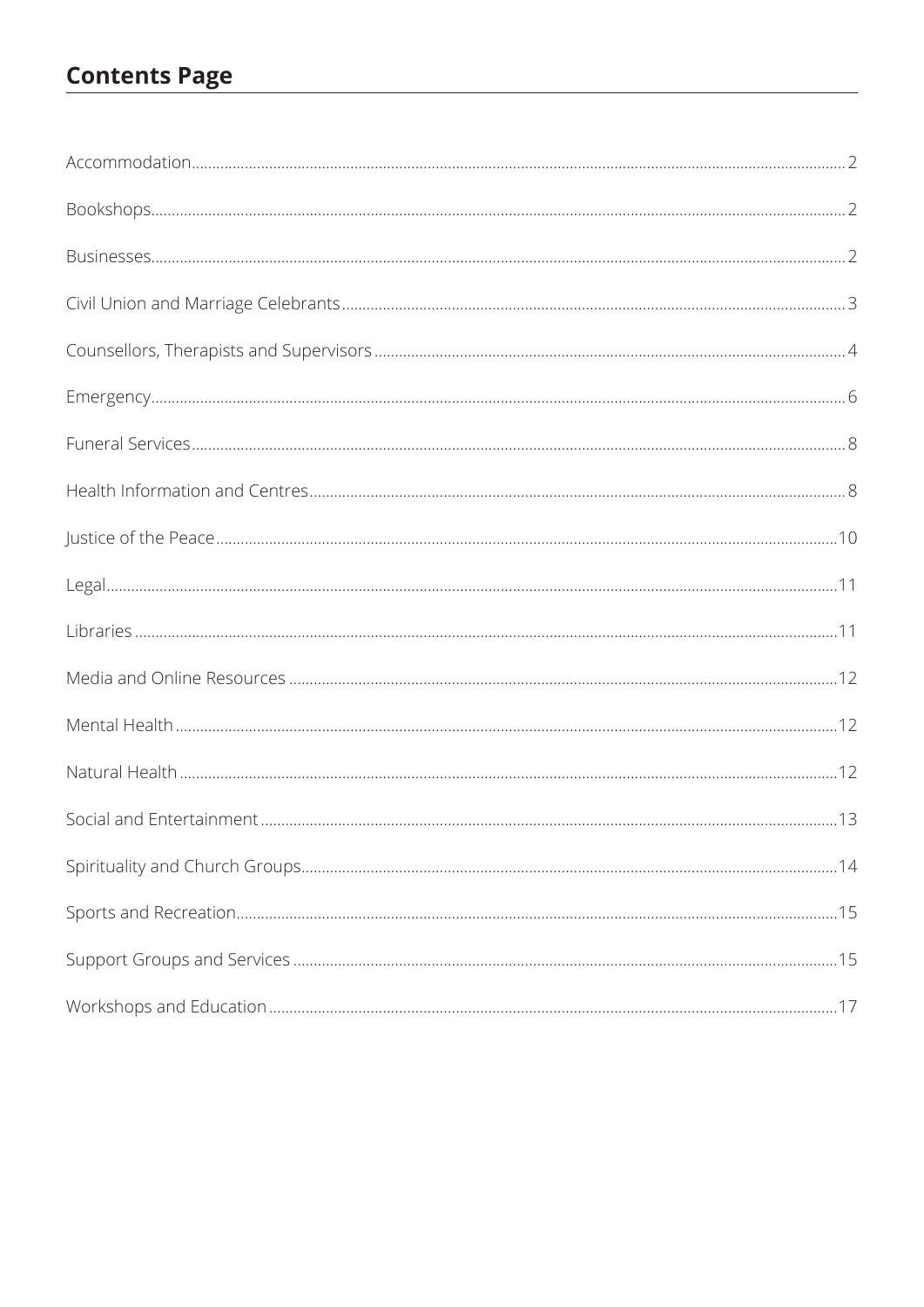# **Accommodation**

# **Gay Stay New Zealand**

**Phone:** (03) 319 8823 or 027 635 6658

**Email:** enquiries@gaystay.co.nz

**Website:** www.gaystay.co.nz

Accommodation on this website is provided by LGBT people. Most host anyone, some host only women or men. Accommodation varies from budget to luxury, B&B, Home Stay, Farm Stay, Vineyard Retreats, Men's Retreat, City Townhouse, Vegan B&B, Guesthouse, Eco-Accommodation, Motel, Motor Home Hire, throughout New Zealand. Often you share our home with us, just like having friends staying. We enjoy getting to know our guests, sharing life stories and travel adventures. Please check with the host via the link to confirm availability and tariff. Don't forget to mention Gay Stay!

# **Bookshops**

#### **Scorpio Books**

**Address:** Five Lanes at the BNZ Centre, 120 Hereford Street, Christchurch 8011

**Phone:** (03) 379 2882

**Email:** enquiry@scorpiobooks.co.nz

**Website:** www.scorpiobooks.co.nz

**Contact:** Jo Hewitson / David Cameron

Since the 1970s, Scorpio Books has been a Christchurch institution. With a wide range of carefully curated titles, it is the best place to browse, chat about and buy books in Christchurch. Our knowledgeable and eclectic staff are always happy to help with a recommendation. And if we don't have the title you want, and it's still in print, we'll order it in for you.

# **Businesses**

#### **Louise McLeavey and Partner Kelly Gottermeyer – Harcourts Real Estate Agents**

**Phone:** 021 820 610

**Email:** louise.mcleavey@harcourts.co.nz

Kelly and I have been together for 19 years and working together full time for the last 12 years, and we love it ! We often get called the dynamic duo with Kelly focusing on the behind the scenes details whilst I focus solely on the qualifying of your buyers and negotiations between parties. Our communication is what sets us apart and we truly complement each other ensuring a successful result on your behalf. Please call or email me because to get the very best price takes time, preparation and skill.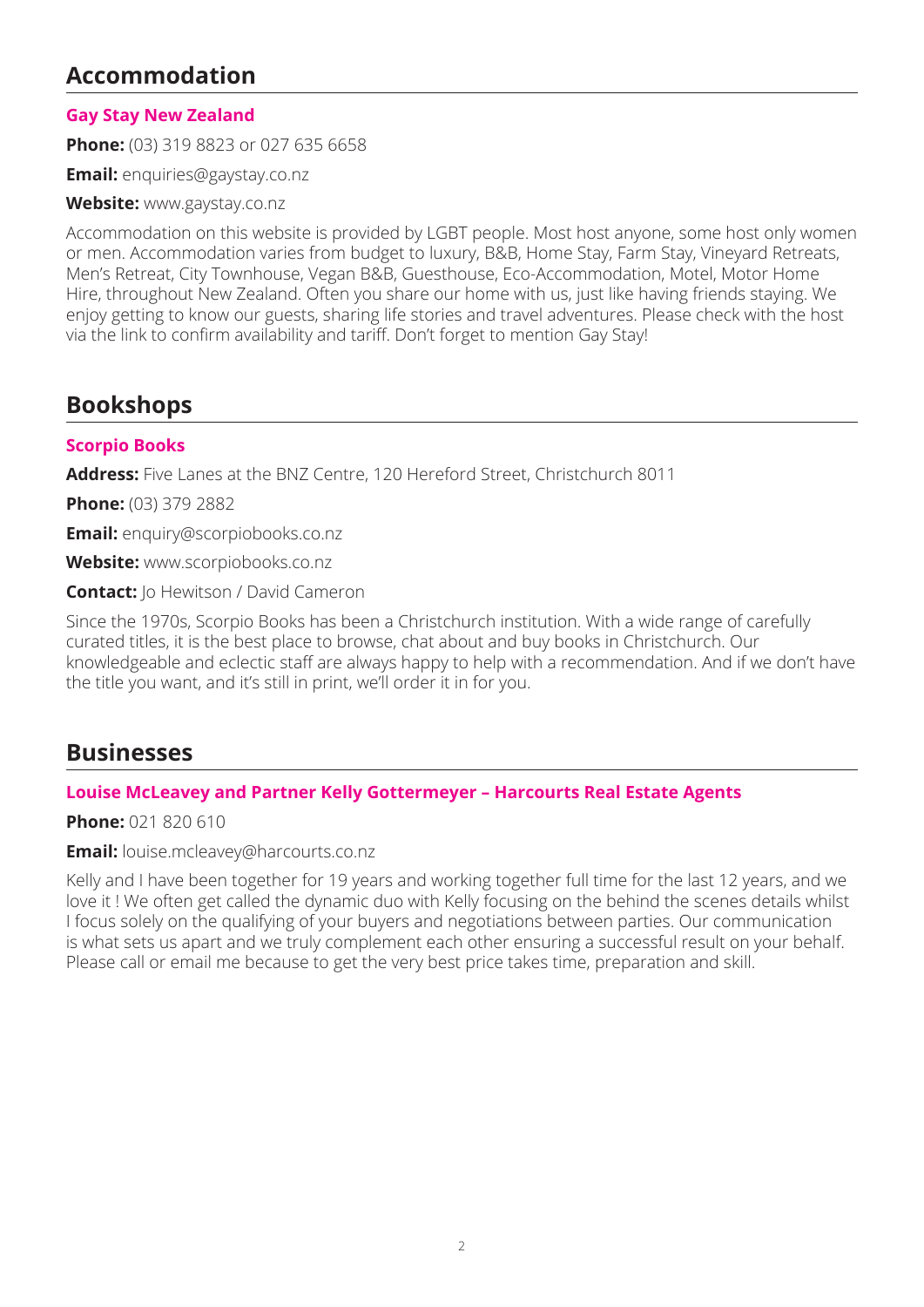# **Civil Union and Marriage Celebrants**

# **Neil Hellewell – Civil Union, Marriage and Funeral Celebrant**

**Address:** 3/123 Chester Street East

**Phone:** 027 220 2348

**Email:** neil.hellewell@outlook.com

From modern to traditional, together we can develop an event that will ensure your day is memorable and a reflection and celebration of your relationship.

# **Filia Armstrong-Marks**

**Phone:** 027 461 4144

**Emails:** FiliaArmstrongMarks1973@outlook.com

Themed union? Formal or traditional? Pooches as ring bearers? I can accommodate any idea. I can also assist with creation of vows and readings, obtaining the Civil Union certificate and will provide general advice and support for your special day. Information on legal specific. Also registered as a marriage celebrant.

# **Chris Jones – Civil Union, Marriage Celebrant**

**Phone:** (03) 342 6173 or 027 435 4523

**Email:** chris@iwedu.co.nz

Website: www.jwedu.co.nz

# **Chris Jones – Funeral Celebrant**

**Email:** chris@ispeak4u.co.nz

#### **Website:** www.ispeak4u.co.nz

Civil Union, Marriage and Funeral Celebrant. I customise ceremonies, reflecting your wishes ensuring your ceremony is all you want it to be. Beginning with a blank sheet of paper, free meeting to talk things over to see of we 'click'. Friendly, personable, straight celebrant comfortable with all people.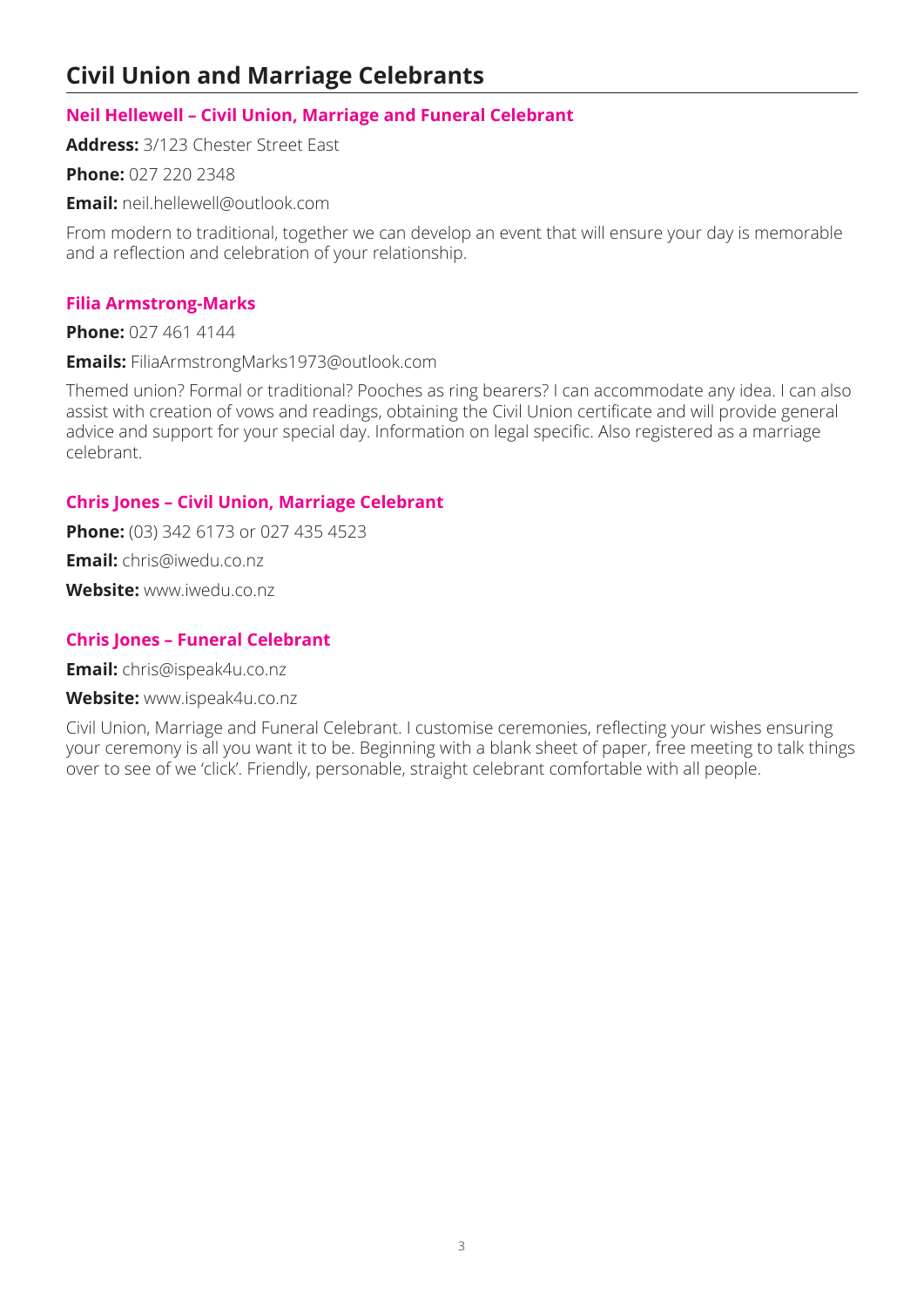# **Counsellors, Therapists and Supervisors**

# **Valerie Attrill**

**Phone:** 027 436 9807

**Address:** 88A Pine Avenue, New Brighton, Christchurch 8061

**Email:** attrillvalerie@gmail.com

**Website:** www.valerieattrill.nz

Valerie is a Queer friendly straight therapist.

I have worked since 1976 in Counselling, Social work and Psychotherapy. I have supervised phone counsellors on the Gay and Lesbian phone counselling services.

## **Frances Young, Wellbeing Advisor, Counselling Psychology and Facilitator est 1993**

**Mobile:** 021 237 2476

**Email:** mail@francesyoung.co.nz

**Website:** www.francesyoung.co.nz

Frances enjoys providing her LGBTQIA clients safe professional wellbeing support. No topic is off limits within Frances's professional scope of practice. Individuals, Couples and Family. Professional Supervision. MSc(Hons) Psych. & Couns (with distinction).Otago Cert. in Public Health. Registered Member NZAC.

## **New Zealand AIDS Foundation Te Toka**

**Address:** 1/275 Cashel Street, Christchurch Central City 8011

**Phone:** (03) 379 1953

**Email:** contact.tetoka@nzaf.org.nz

**Contact:** Peter Ford (Service and Outreach)

Free, professional and confidential counselling available to all gay and bisexual men and to any people affected by HIV and their significant others. Free, anonymous, simple STI testing including a quick rapid test for HIV and Syphilis.

NZAF has a vision of an Aotearoa with zero HIV transmission, where people living with or affected by HIV flourish, and a mission to prevent transmission, reduce stigma and maximise the wellbeing of those most affected by HIV.

#### **Registered Clinical Psychologist – Krystyna Rzoska**

**Address:** Racecourse Physiotherapy, 57 Epson Road, Sockburn, Christchurch 8042

**Phone:** 021 777 875

**Email:** Krystynarzoska@yahoo.com

**Website:** www.positivestep.co.nz

**Contact:** Krystyna Rzoska M.A. Hons (Psych), Dip Tchg. MNZPsS

Experienced in working with adult individuals and couples of all sexual orientations. Specialises in helping people learn psychological strategies to manage their psychiatric and emotional problems. ACC (sensitive claims) supplier.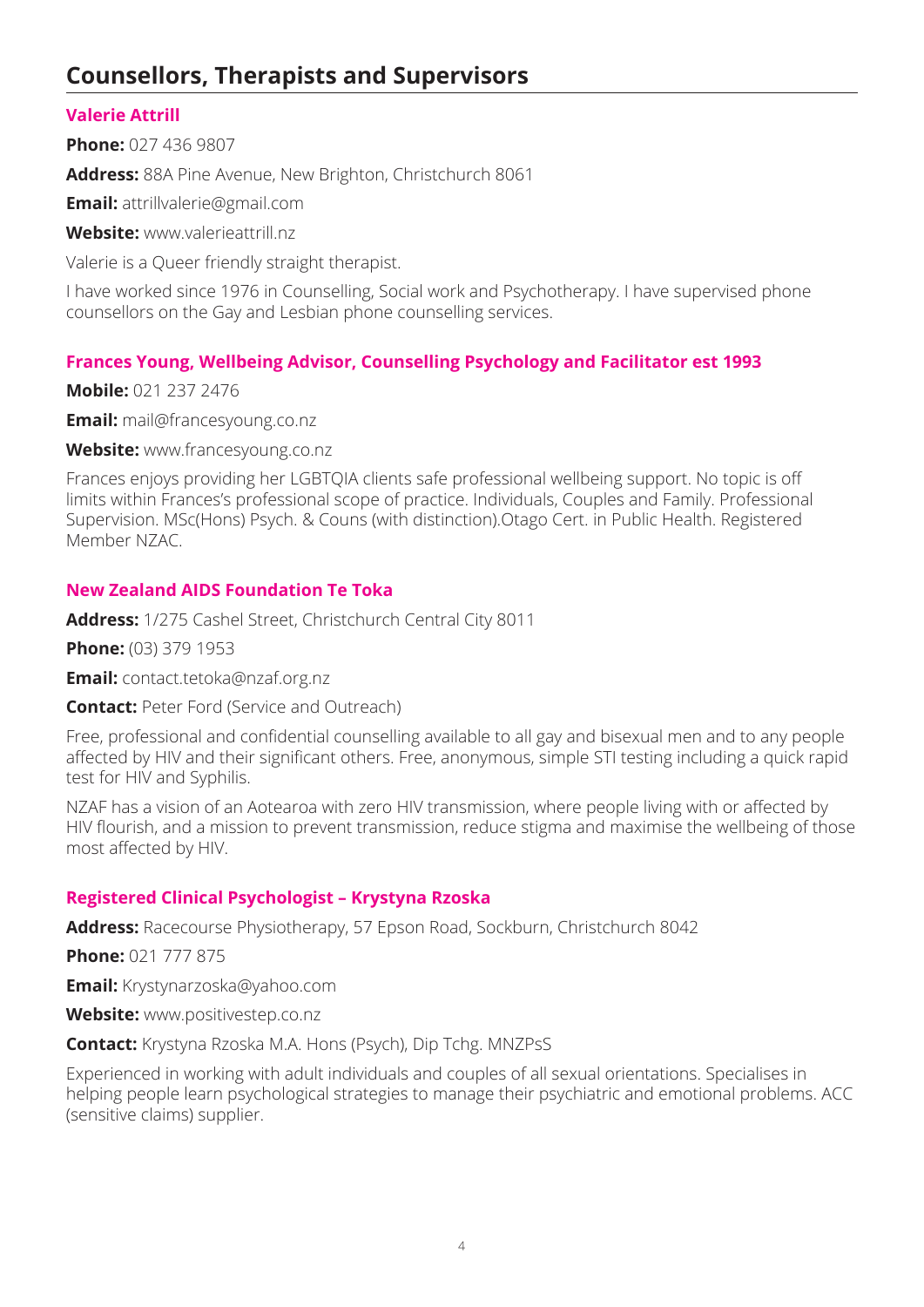## **Registered Psychologist – Bryan Wright**

**Address:** The Maidstone Centre, 78 Maidstone Road, Ilam, Christchurch 8041

**Phone:** (03) 366 6126 or 027 433 8109

**Email:** bryanwright@slingshot.co.nz

**Contact:** Bryan Wright Psychologist M.A. (Hons), Dip.Ed.Psych.,Dip.Tchg

Bryan is a gay friendly counsellor, treating gay people with respect and understanding. Available for individual or couple counselling. ACC accredited sexual abuse counsellor.

## **Serafin Upton**

**Phone:** 022 406 9398

**Email:** info@serafinupton.co.nz

**Website:** www.serafin.co.nz

Psychotherapy and coaching – providing counselling, psychotherapy and consulting services for individuals, families and organisations. Integrating evidence-based practice and clinical experience. I specialise in working with children, young people and LGBTI. ACC registered.

#### **Te Puna Oranga Inc**

**Address:** 687 Worcester Street Linwood, Christchurch, PO Box 24 239 Eastgate

**Phone:** (03) 381 8472

**Email:** info@tepunaoranga.co.nz

Te Puna Oranga is a non profit community based organisation committed to restoring the Mana, dignity and pride of individuals and their whanau through the process of holistic healing incorporating:

Te Taha Wairua – Spirituality Te Taha Hinengaro – Awareness Te Taha Whanau – Family Te Taha Tinana – Physical Wellbeing

Counselling Services include: Confidential counselling, women and parenting programmes, whanau advocacy.

#### **Women's Centre**

**Address:** 3/242 Ferry Road

**Address:** PO Box 13054, City East, Christchurch 8141

**Phone:** (03) 371 7414

**Contact:** Rachel, Michelle or Lisa

The Women's Centre offers free counselling, legal consultation, crisis support, information and resources. In addition, the Centre offers both free workshops as well as low cost courses and a library with a diverse selection of books.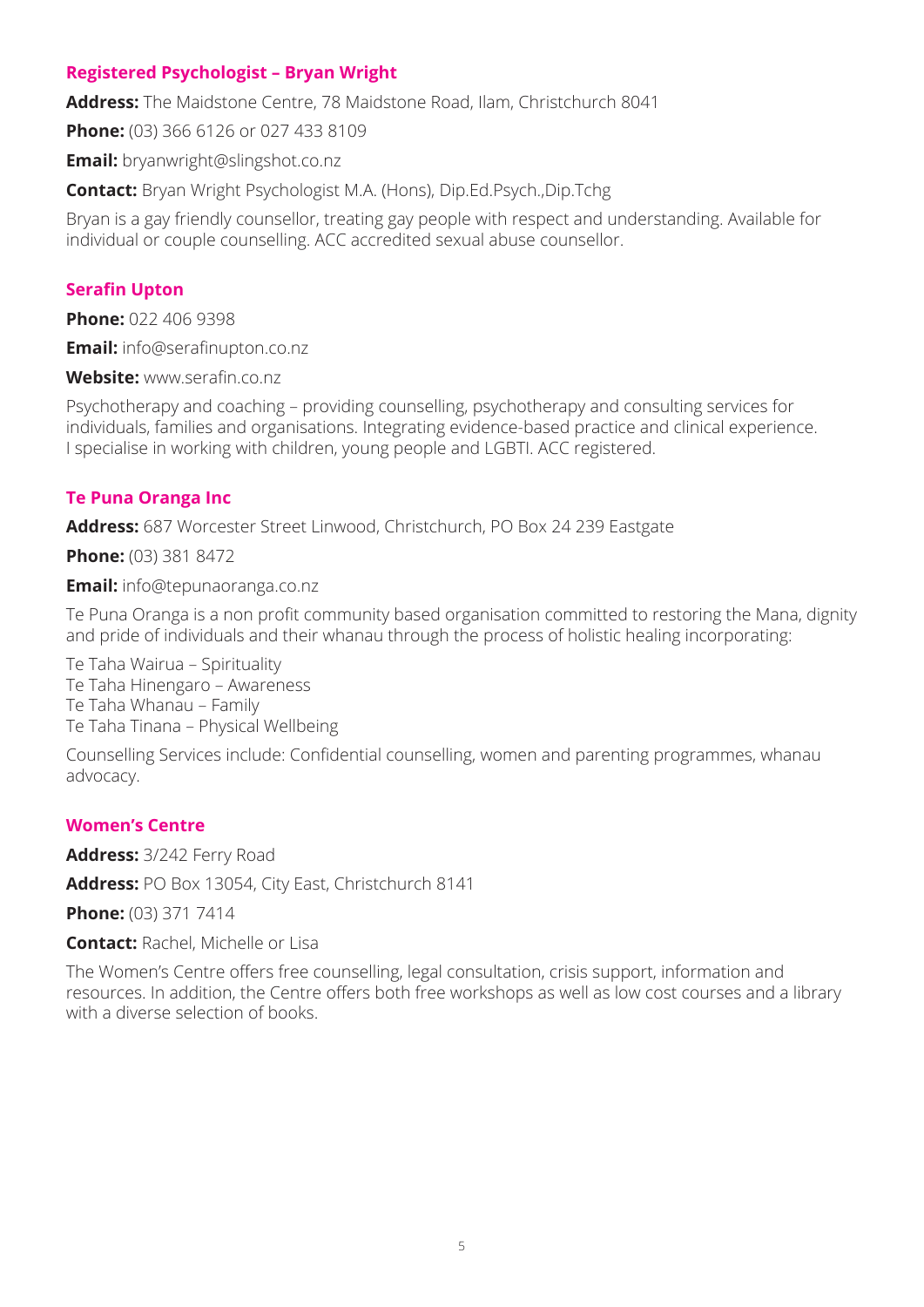# **Youthline – Central South Island**

**Address:** PO Box 7161, Sydenham, Christchurch **Phone:** Counselling Line 0800 37 66 33 / Office (03) 379 4795

**Email:** talk@youthline.co.nz

**Free Text:** 234

**Website:** www.youthline.co.nz/csi

**Contact:** Trystan Swain (Manager@youthlinescsi.org.nz)

Youthline provides telephone, text and email support for young people and others who live or work with them. Youthline offers young people the space to talk and be listened to in a non-judging environment.

# **Emergency**

# **Adult Speciality Mental Health Service**

**Phone:** (03) 364 0482 or 0800 920 092 (option 1)

Staffed by Doctors, nurses and social workers. 24 hour service, experienced in emergency psychiatric assessment and advice. Gay, Lesbian, Bisexual and Transgender friendly.

# **Battered Women's Trust Christchurch**

**Phone:** Crisis Line 0800 733 843

**Email:** office@bwt.org.nz

**Contact:** Bianca (03) 332 4122

For women and children who are victims of domestic violence. Operated by women trained in domestic violence dynamics in LGBTQIA+ relationships.

# **Lifeline**

## **Phone:** 0800 543 354

Lifeline Aotearoa's 24/7 helpline offers free anonymous and confidential support. Volunteers on our community helplines undergo world class counselling training and supervision, providing a caring and professional service to a wide range of people in need. They deal with many kinds of issues including psychological and emotional distress, financial and work issues, marriage and family problems and with callers who are lonely, ill, depressed or the victims of violence or abuse.

We are committed to providing a safe, effective and innovative service to support the emotional and mental wellbeing of our communities. Whenever you need to talk, we're here to listen.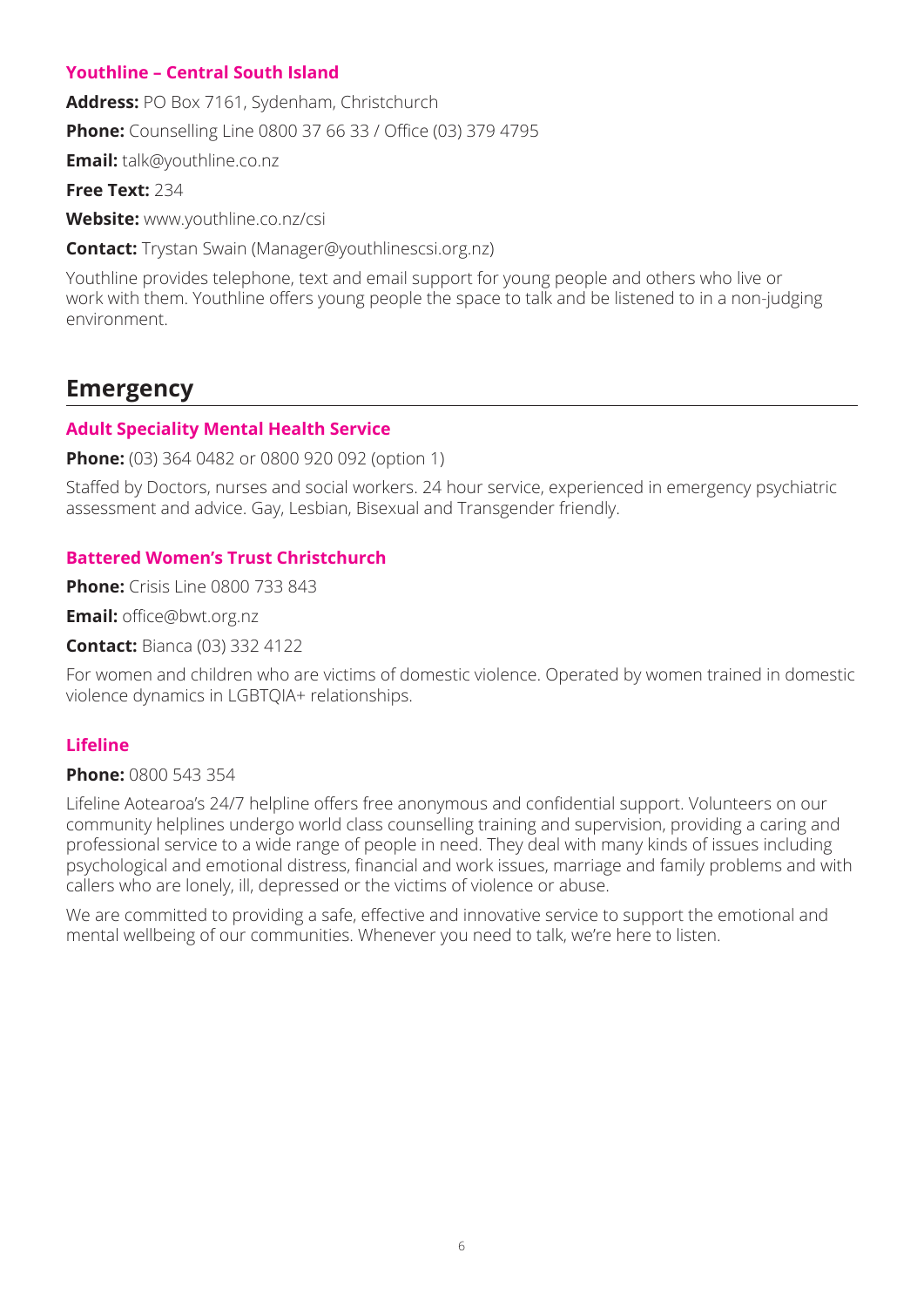# **Aviva**

**Address:** The Loft, Level 1 Eastgate Shopping Centre, PO Box 24161, Christchurch 8141

**Phone:** 0800 AVIVA NOW (0800 28482 669) – free 24hr Support Line

**Email:** enquiries@aviva.org.nz

Aviva is a Canterbury-based, specialist family and sexual agency dedicated to making New Zealand Aotearoa violence-free. We offer an extensive range of integrated, specialist services to support all people, children, youth and adults, to live free from violence and overcome its enduring harms.

Aviva supports anyone regardless of age, gender, sexuality, ethnicity, faith, or socio-economic status. Our support workers have awareness around issues related to rainbow visibility, homophobia and transphobia.

Our services include:

- 24-hour phone advocacy, advice and support for family or sexual violence
- Ministry of Justice approved education programme
- Sexual Assault Support Service Canterbury (SASSC)
- ReachOut service for those using or at risk of using violence
- Support to access refuge or alternate emergency accommodation through the use of other agencies
- Safe@Home review of home security needs
- Specialist Peer Support from those with lived experience
- Community development programmes
- Seuga for Pasifika men
- Good Loans budgeting services and no- and low interest loans

#### **Otautahi Women's Refuge**

**Address:** PO Box 7537, Sydenham, Christchurch

**Phone:** (03) 379 6910

**Email:** admin@tewharehauora.com

24 hour Crisis Line and Support, safe accommodation, confidential residential care, rural services, appropriate referral agencies, education and training, lesbian services, Te Ara Atea (mandated/nonmandated person's programmes) tamariki programmes, residential and community.

# **West Christchurch Women's Refuge**

**Address:** PO Box 33 292, Barrington, Christchurch 8244

**Phone:** 0800 REFUGE / 0800 733 843

**Email:** w.w.r@xtra.co.nz

24hr crisis response, advocacy and support for domestic violence, committed to lesbian visibility.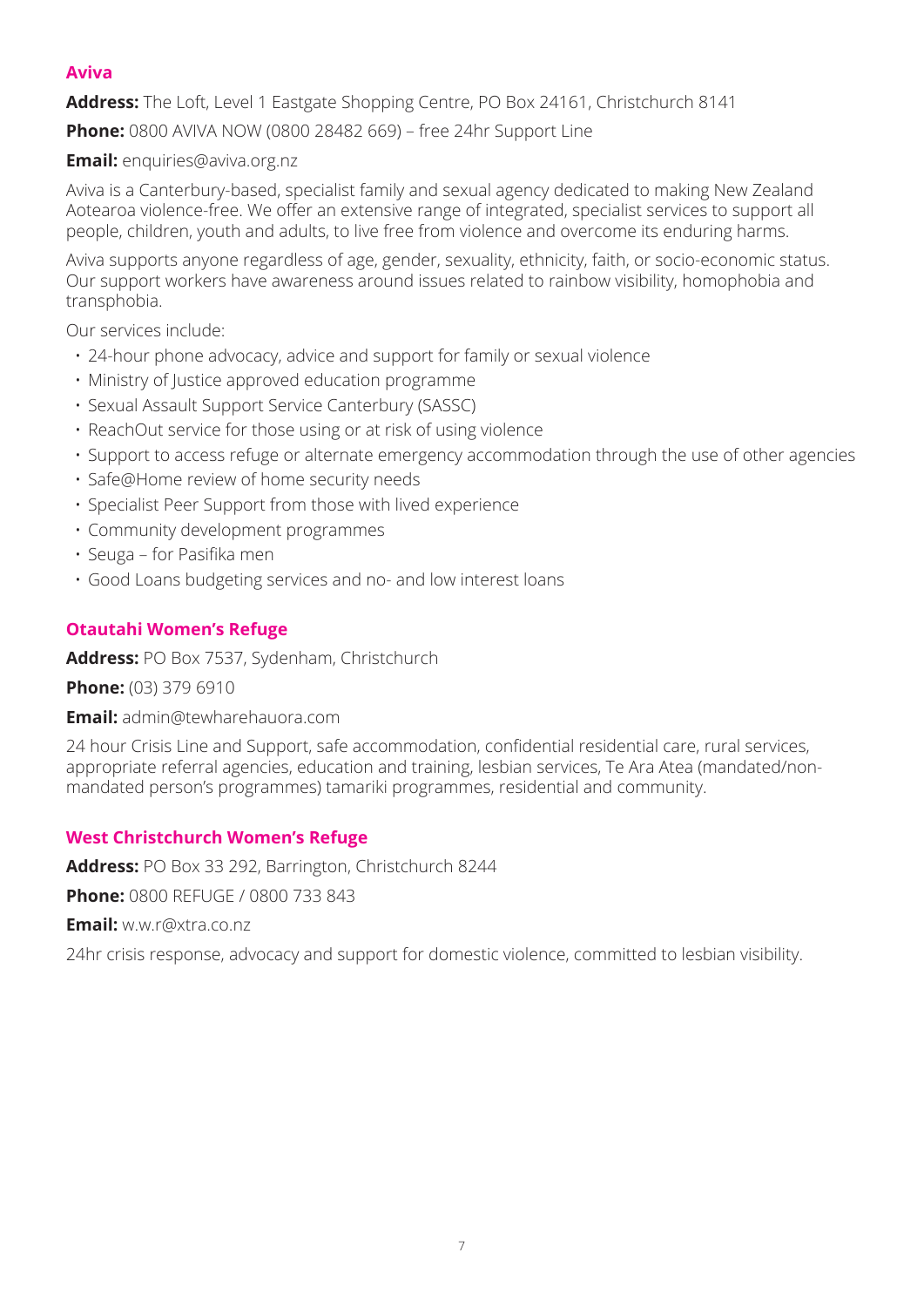# **Funeral Services**

# **Dignity with Sincerity Funeral Services Ltd**

**Address:** 78 Brisbane Street, Waltham, PO Box 35 046, Christchurch

**Phone:** (03) 365 5055

**Email:** info@dignitywitsincerity.co.nz

**Website:** www.dignitywithsincerity.co.nz

**Contact:** Cheryl Cowden

Cost caring funeral company New Zealand owned and operated by women. Looking after you and your loved ones in your hours of need.

# **Health Information and Centres**

#### **Wahine Whai Ora**

**Address:** 276-284 Hereford Street, PO Box 1032 Christchurch, 8140

**Email:** judy@citymission.org.nz

**Website:** www.citymission.org.nz

**Facebook:** www.facebook.com/ChristchurchCityMission

Wahine Whai Ora is an alcohol and other drug, day Service for women aged 17 years and over.

It provides information, education, counselling and groups within a safe and welcoming nonjudgemental environment.

We can refer you for Advocacy and/or Budget support. For Food parcels please phone 0800 787 855.

#### **Community and Public Health**

(a division of the Canterbury District Health Board)

**Address:** 310 Manchester Street, PO Box 1475, Christchurch 8140

**Phone:** (03) 364 1777

**Contact:** Diane Shannon

**DDI:** (03) 378 6755

**Email:** diane.shannon@cdhb.health.nz

We provide public health services to people living in the Canterbury, South Canterbury and West Coast regions. Over 120 staff are located in offices in Christchurch, Ashburton, Timaru and Greymouth. We aim to create environments, policies, communities, families/whanau that support healthy choices and lifestyles.

#### **Merivale Podiatry**

**Podiatrists:** Sophie Walls (Business Owner) and Georgina Barr

**Address:** 206 Papanui Road, Merivale, Christchurch 8014

**Phone:** (03) 355 9481

**Email:** reception@merivalepodiatry.co.nz

Home to the Ingrown Toenail Clinic and have a strong focus on Lower Limb Injury- Care and Rehabilitation, Cosmetic Nail Solutions, Dance Podiatry, and Podiatric Rheumatology. Children's Foot Health and Development, Orthotics, Innersoles, Bracing and Ankle Foot Orthotics (AFO). ACC provider. No referral necessary.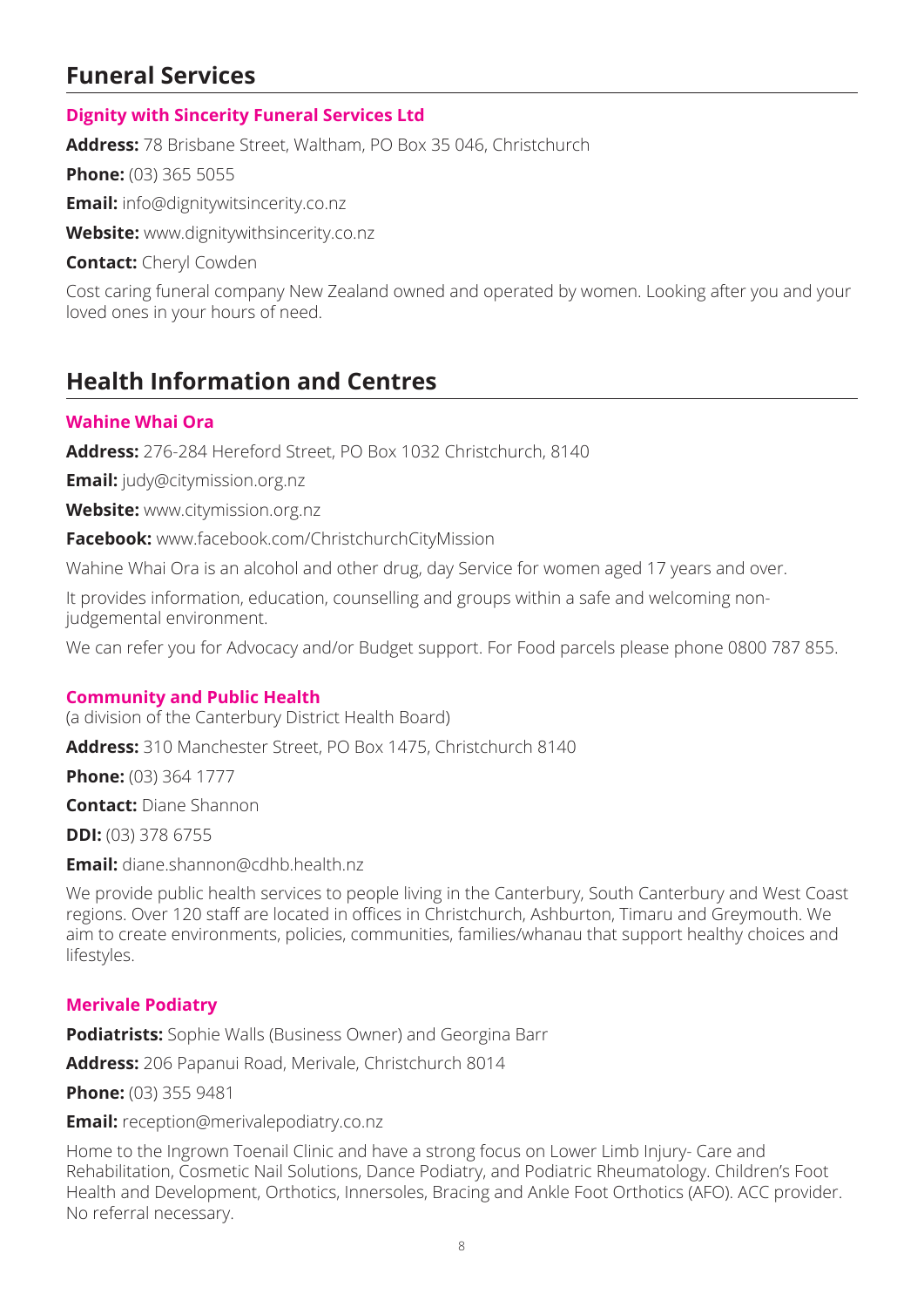## **New Zealand AIDS Foundation Te Toka**

**Address:** 1/275 Cashel Street, Christchurch

**Phone:** (03) 379 1953

**Email:** contact.tetoka@nzaf.org.nz

**Contact:** Peter Ford (Services and Outreach)

Free, professional and confidential counselling available to all gay and bisexual men and to any people affected by HIV and their significant others. Free, anonymous, simple STI testing including a quick rapid test for HIV and Syphillis.

NZAF has a vision of an Aotearoa with zero HIV transmission, where people living with or affected by HIV flourish, and a mission to prevent transmission, reduce stigma and maximise the wellbeing of those most affected by HIV.

## **Piki Te Ora Health Centre/Union and Community Health Trust**

**Address:** 201 Linwood Avenue, Linwood, Christchurch 8011

**Address:** PO Box 32081, Christchurch 8147

**Phone:** (03) 381 8048

**Fax:** (03) 381 8361

**Email:** robyn@uchhc.org.nz

**Contact Person:** Robyn King

UCHC is a not for profit community owned PHO providing low cost health services to a diverse client base. In addition to GP's and Nurses, we have Māori, Pacific Island and Afghani Community workers, and a counsellor. Our staff are queer friendly straight types, well used to working with marginalised groups, and comfortable with diverse realities and cultures.

#### **298 Youth Health Centre**

**Address:** 1/25 Churchill Street, Christchurch Central City 8011

**Phone:** (03) 943 9298

**Email:** admin@298.org.nz

**Website:** Search 298 Youth Health on Facebook

Christchurch's Youth Health Centre is open at 1/25 Churchill Street. Providing free, accessible, confidential, medical and mental health care for 10-25 year olds in the Christchurch area. Very LGBT friendly.

# **Family Planning**

**Address:** 9 Washington Way, Sydenham, PO Box 40113, Christchurch 8011

**Phone:** (03) 353 7020

**Email:** healthpromotionchristchurch@familyplanning.org.nz

**Website:** www.familyplanning.org.nz

Family Planning provide a wide range of sexuality and relationship education trainings, resources and workshops for schools, educational institutes, health providers and for anyone who works and supports young people. Family Planning Health Promoters can support both in person or online with free consultations throughout Aotearoa.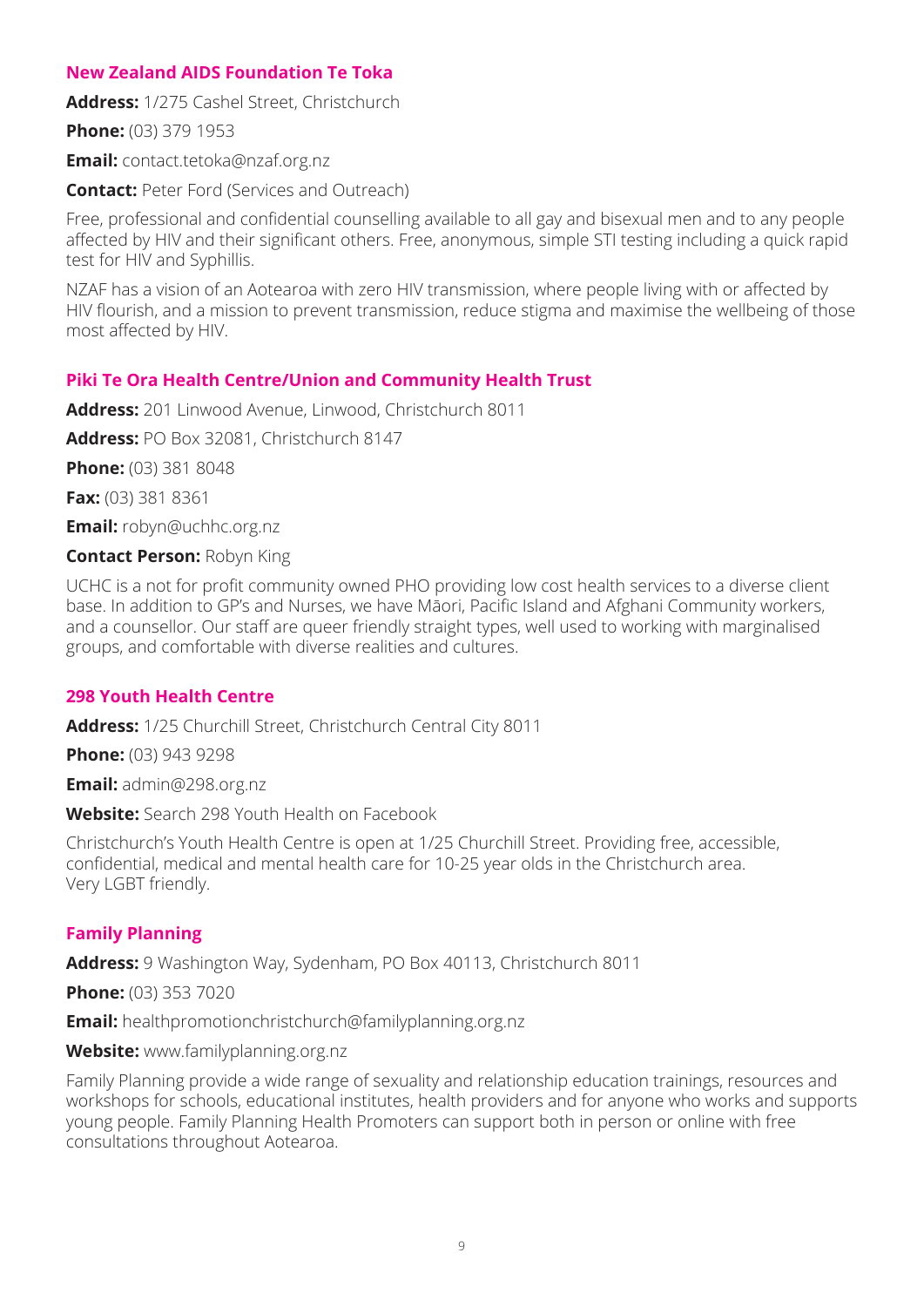# **High Street City Health**

**Address:** 62 Riccarton Road, Riccarton, Christchurch 8011

**Phone:** (03) 341 8780

**Fax:** (03) 341 6811

**Email:** doctors@cityhealth.org.nz

**Website:** www.cityhealth.org.nz

**Contact:** Dr Mick Ozimek

A complete GP service, focus on issues important to LGBT youth. Experience in issues relating to sexuality, coming out, acceptance, sexually transmitted and HIV, as well as other health concerns. A friendly service. Prices vary. Wheelchair access.

# **The Sexual Health Centre**

**Address:** 314 Riccarton Road, Upper Riccarton, Christchurch 8041

**Phone:** (03) 364 0485

**Email:** shc@cdhb.health.nz

**Contacts:** Caro Davidson, Heather Young

We aim to provide a quality service for everyone who has concerns re their sexual health. This includes confidential and free testing, treatment, counselling and information. A gay friendly professional environment.

## **Gender Minorities Aotearoa**

**Address:** 130 Riddiford Street, Newtown, Wellington 6021 **Phone:** (04) 385 0611 or 020 404 92568 **Email:** genderminorities@gmail.com **Website:** www.genderminorities.com Information and support for gender minorities.

# **Justice of the Peace**

# **Cheryl Cowden**

**Phone:** 027 431 7999 or (03) 365 5055

**Email:** info@dignitywithsincerity.co.nz

For those who require the services of a Lesbian Justice of the Peace.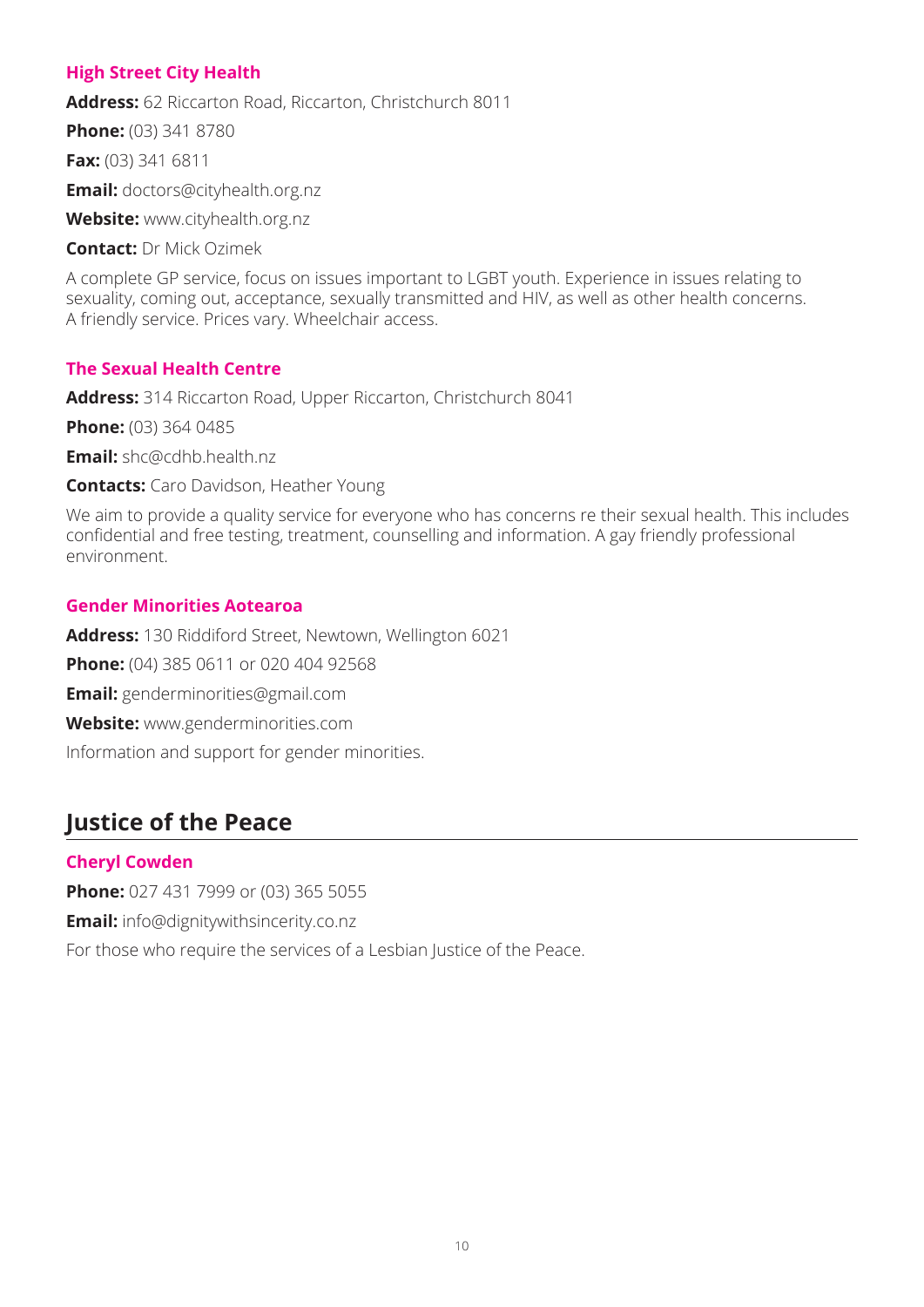# **Legal**

# **Community Law Canterbury**

**Address:** 198 Montreal Street, Christchurch Central City 8011

**Phone:** (03) 366 6870

**Email:** admin@canlaw.org.nz

**Website:** www.canlaw.org.nz

Free legal help. Advice and information, both face to face and over the phone in Christchurch, Canterbury and Westland areas. See our website for hours. All staff and volunteers are LGBT+ friendly. We have experience in the legal process for changing gender markers on birth certificates. We also have an education team who can deliver talks/workshops in your community.

# **Libraries**

# **Lesbian and Gay Archives of New Zealand – Te Pūtanga Takatāpui o Aotearoa**

We collect, preserve and make available for research the records and personal papers of LGBTTIFQ people and organisations in New Zealand. LGBTTIFQ means lesbian, gay, bisexual, transgender, takatapui, fa'afafine, intersex or queer and includes any same-sex attracted, transgender or intersex member of any indigenous community of the Pacific.

The Archives are owned by a Trust on behalf of the LGBTTIFQ community and housed in the Alexander Turnbull Library of the National Library of New Zealand, Wellington. Please contact the curators to access the collections.

# **Women's Centre**

**Address:** 3/242 Ferry Road, Waltham, Christchurch 8011

**Address:** PO Box 13054, City East, Christchurch 8141

**Phone:** (03) 371 7414

**Contact:** Rachel, Michelle or Lisa

The Women's Centre offers free counselling, legal consultation, crisis support, information and resources. In addition, the Centre offers both free workshops as well as low cost courses and a library with a diverse selection of books.

# **Mental Health Education and Resource Centre**

**Address:** Level 1, 12 Hazeldean Road, Addington, Christchurch 8024

**Address:** PO Box 32035, Linwood, Christchurch 8147

**Email:** admin@mherc.org.nz

**Website:** www.mherc.org.nz

**Contact:** Sheree Menzies

The Mental Health Education and Resource Centre (MHERC) provides information, a free public library (Books, DVD's and CD's plus and e-library), as well as professional development and community education about mental health, wellbeing, mental illness and addiction. Our services are available to everyone, including those who may be affected by mental illness, seeking wellbeing for themselves or others and those working in the mental health or social services sectors. Opening Hours are Monday to Friday, 9:00am–4:30pm.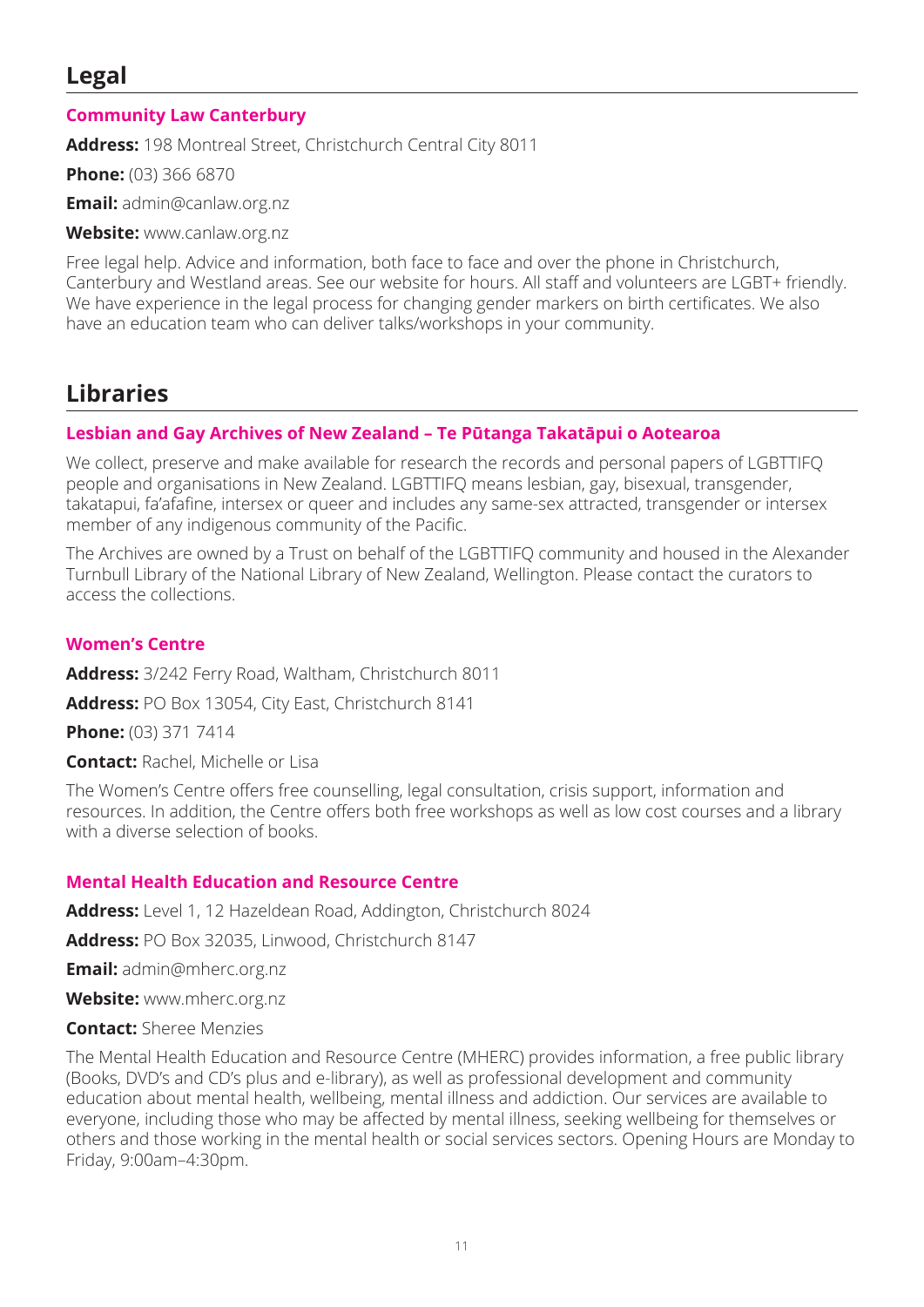# **Media and Online Resources**

## **Express Magazine**

**Address:** Level 1, 212 Ponsonby Road, Auckland 1011

**Email:** admin@gayexpress.co.nz

**Website:** www.gayexpress.co.nz or www.expresstoday.co.nz

New Zealand's newspaper of gay expression. Includes regional and national gay and lesbian news, opinions, feature articles, photos, an events guide and advertising.

# **Mental Health**

## **Mental Health Foundation**

**Phone:** (09) 623 4812

**Email:** info@mentalhealth.org.nz

**Website:** www.mentalhealth.org.nz

The Mental Health Foundation of New Zealand is a charity that works towards creating a society free from discrimination, where all people enjoy positive mental health and wellbeing. We provide information and resources for anyone going through a difficult time, for people supporting someone they care about, and for anyone interested in mental health and wellbeing.

## **Mental Health Advocacy and Peer Support (MHAPS)**

**Address:** 357 Madras Street, Christchurch Central City 8013

**Phone:** (03) 365 9479

**Email:** reception@mhaps.org.nz

**Website:** www.mhaps.org.nz

MHAPS is a peer-led and peer-delivered mental health and addictions service, meaning that all of our staff have their own lived experience of mental distress and/or addictions, and of meaningful recovery.

You're welcome to come in to our office at 357 Madras Street for a cuppa and a low-key First Step conversation with one of our peer workers, preferably between 10.00am and 1.30pm on a weekday.

# **Natural Health**

#### **Asti Renaut – Naturopath and Medical Herbalist**

**Clinic Address:** 444 Papanui Road, Papanui, Christchurch 8053

**Phone:** 021 157 8966

**Email:** astirenaut@gmail.com

**Website:** www.astirenaut.co.nz

Qualified and registered medical herbalist and naturopath. 15+years clinical experience has led me to work extensively with women's hormonal health, children's health, allergy and stress management, digestive issues and fatigue.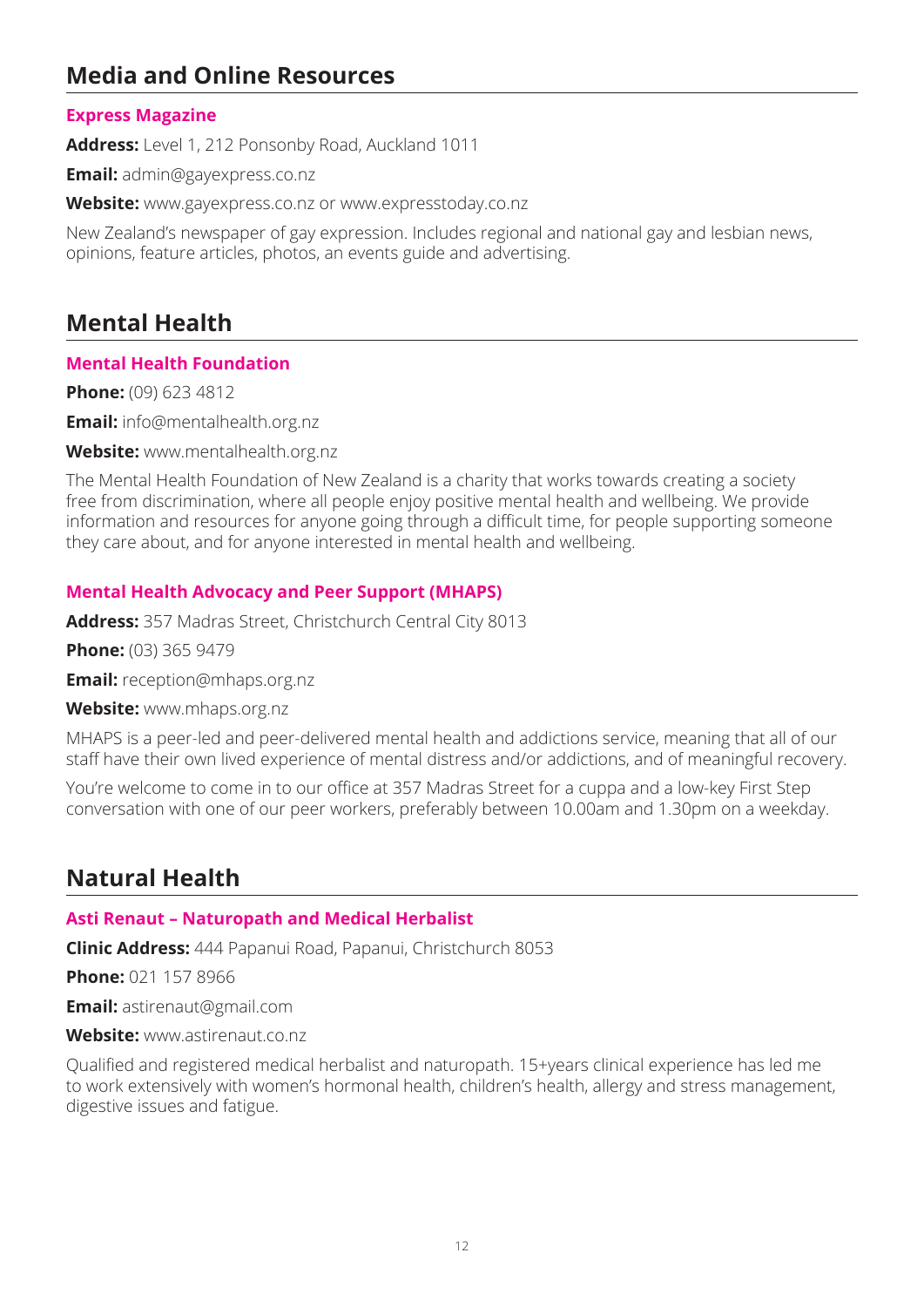## **PIKO Wholefoods Co-Operative**

**Address:** 229 Kilmore Street, Ōtautahi Christchurch Central City 8011

**Phone:** (03) 366 8116

**Email:** shop@pikowholefoods.co.nz

**Website:** www.pikowholefoods.co.nz

Specialising in wholefoods and organics, with a particular focus on local and low packaging goods. You're welcome to bring your own containers to fill up from our large range of on tap and bulk options. We can also deliver to you, details on website. We have been a queer friendly workers' co-op for more than 40 years, with a percentage of our profit going back into our community.

## **Jade Mountain Acupuncture**

**Address:** No. 4 Coleridge Street, Hanmer Springs

**Phone:** 027 631 6958

**Email:** bournet@gmail.com

**Contact:** Tracey Bourner

Traditional acupuncture and Chinese herbal remedies (pills and capsules) for anything from sports injuries to fertility enhancement. Laser acupuncture available for children and the squeamish! Treatment available in Hanmer.

# **Social and Entertainment**

#### **Bears Christchurch**

**Email:** bears.christchurch@gmail.com

**Website:** www.bearschristchurch.org.nz

#### **Facebook:** www.facebook.com/bears.christchurch

Bears Christchurch is a group dedicated to celebrating gay men, their friends and admirers who like their men beary, hairy, chubby, stocky, or just a bit rough around the edges. Internationally the Bear Community is known for embracing a wide range of body types and attitudes beyond the stereotypical view of gay men. All shapes and sizes are welcome, and we are very inclusive. We also organise monthly events.

# **Coming Out For Coffee**

#### **Facebook:** Search "Coming Out For Coffee"

We're a friendly bunch of mostly mature people who meet every second Friday night to have a coffee and chat. We are open, inclusive, caring and affirming to people of all gender and sexual identities. We'd like to share the load of anyone's coming out journey. Feel free to post questions, options of venues we could meet at and anything else you fell you'd like to share.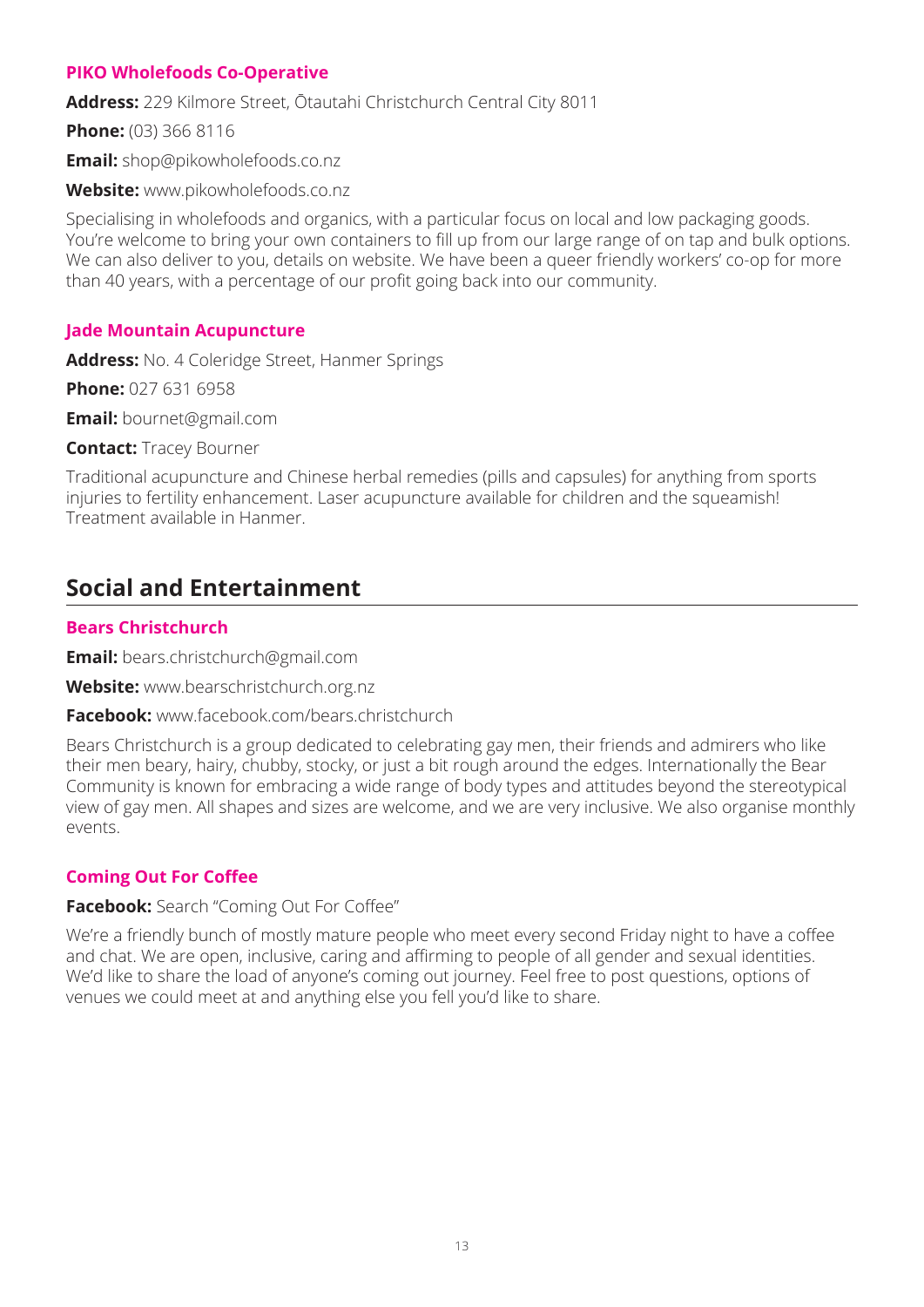# **Christchurch Vegetarian Centre**

(Veggie Puffs GLBT Vegan/Vegetarian Dining Group)

**Address:** c/o Saltworks, 4 Ash Street, Christchurch 8011

**Email:** info@veganchristchurch.org.nz

**Website:** www.veganchristchurch.org.nz

**Contact:** Ro Soryl

Find the CVS on Facebook and Instagram.

The Veggie Rainbow Community were established in 2002, we are one of Christchurch's longest running GLBTQIA+ groups. The Veggie Rainbow Community dining group is open to all member of the gay/ lesbian/bisexual/trans/queer/intersex/asexual community who enjoy plant-based food. The one proviso is that only veggie food can be ordered. Most of our members are vegans/vegetarians or have a veggie partner or just really like veggie food! The group meets at different restaurants. We dine at a variety of restaurants, both veggie and non-veggie. Also look for a veggie Rainbow Community event at Pride Week.

## **Menfriends Altsexcafe**

**Address:** 427 Tuam Street, Phillipstown, Christchurch 8011

**Website:** www.menfriends.co.nz or www.altsexcafe.com

**Email:** info@menfriends.co.nz

A private two floor space for gay bi and trans men with premium spa sauna and stream facilities and adult play spaces. Relax and meet other guys for time out, friendship and fun in a safe and supportive environment. Open 7 days, from 12 noon Weekdays and 11am Weekends.

# **Spirituality and Church Groups**

#### **Oasis Lite – An MCC Christian Community in Christchurch**

St Albans Uniting Church

**Address:** Corner Nancy Avenue and Knowles Street, Mairehau, Christchurch 8013

**Contact:** Neil Hellewell

**Phone:** 027 220 2348

**Email:** neil.hellewell@outlook.com

Oasis Lite is a community of people sharing and learning together, developing their Christian faith. It is a relaxed small group of people who welcome anyone along to join in and to be involved. Please check out the Services section of information and details of our meeting times, and please feel free to come along.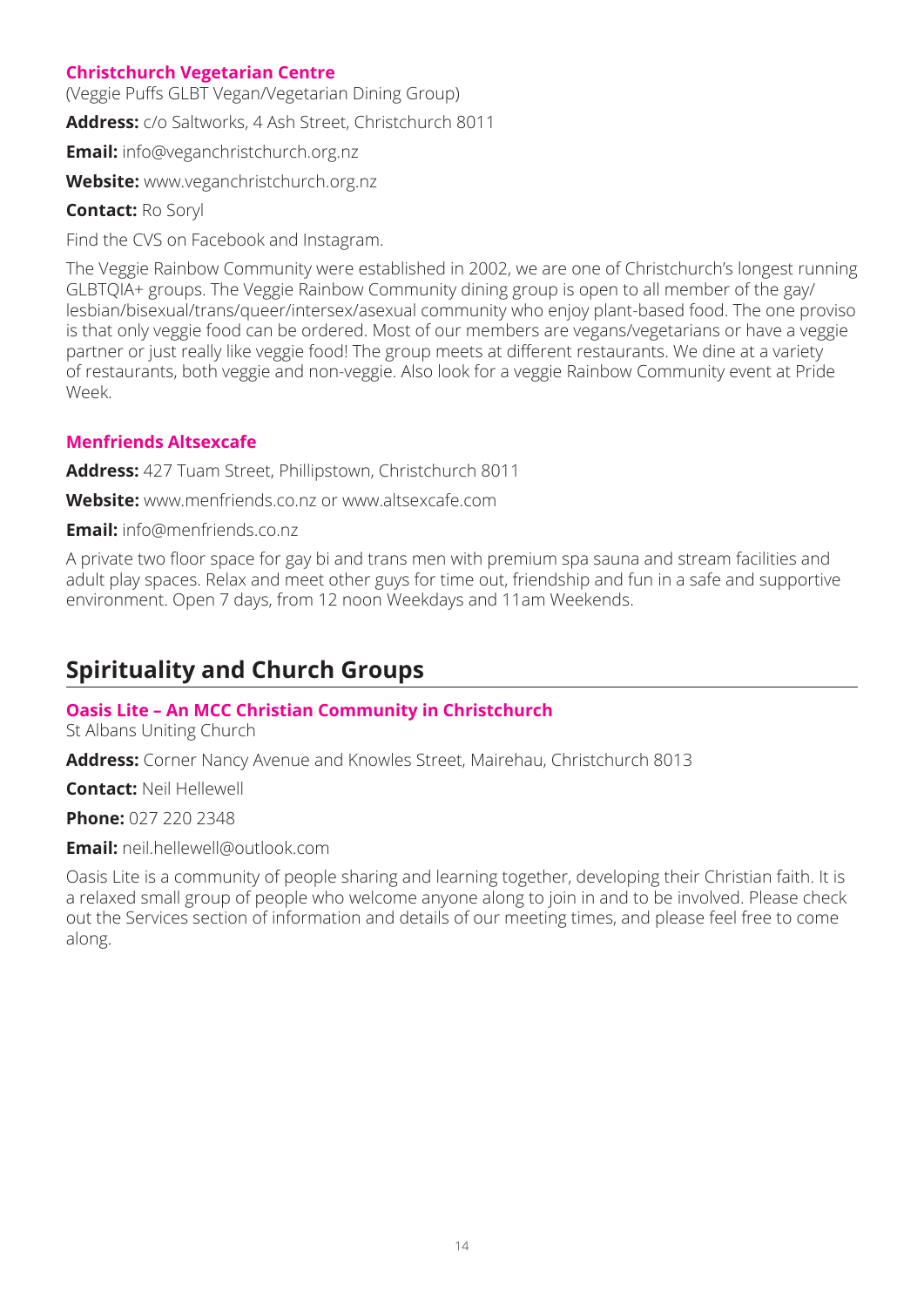# **Sports and Recreation**

## **Lambda Lattes**

**Phone:** (03) 3322 844

#### **Contact:** Tim

A walking group for lesbian and gay men. Mainly half-day walks on alternate Sundays to Lambda Day Trampers' schedule. Walks are easy/moderate some flat, others undulating and some hilly. All walks start at 10am. Where possible the walks end close to a convenient café or other establishment for the enjoyment of coffee and other beverages. For a copy of the latest walking schedule or for information relating to the group please phone the above contact.

#### **Lambda Trampers**

**Facebook:** Lambda Trampers

**Website:** www.lambdatrampers.webs.com

**Contact:** Graham

**Phone:** (03) 389 3831 or 021 237 1564

**Email:** ptcchichester@xtra.co.nz

Friendly social walking and tramping group for lesbians, gay men and transgender of all ages and fitness levels. Tramps on alternative Sundays from the Lambda Lattes. Phone or email Graham for information or to receive a tramping schedule list.

# **Support Groups and Services**

#### **AIDS Hotline**

#### **Phone:** 0800 802 437

24hr hotline, providing free, confidential information about HIV and AIDS, including information on transmission, testing and treatments. It is an entirely automated service but also offers the option of a live counsellor if required.

#### **Alcohol and Drug Helpline**

#### **Phone:** 0800 787 797

Confidential information, advice and referral service for people with questions about their own or someone else's drinking or drug use. Caller can access brief interventions while those needing ongoing counselling are referred to appropriate local services. The lines are open 1am -10pm daily except Christmas Day and Boxing Day. A national service of the Alcohol Drug Association New Zealand.

#### **Canterbury Men's Centre**

**Phone:** (03) 365 9000 or (by SMS only) 022 302 4966

**Email:** counsellor@canmen.org,nz

#### **Contact:** Noeline Allan

The CMC is the largest community counselling service in Canterbury and specialises in taking care of men. We have a wide range of counsellors on hand and during the planning session come up with the best one for you. We have all types of men using our service. We ask for payment if you can, but if you can't have ways to make this work anyway. Money is not a barrier to your care with us.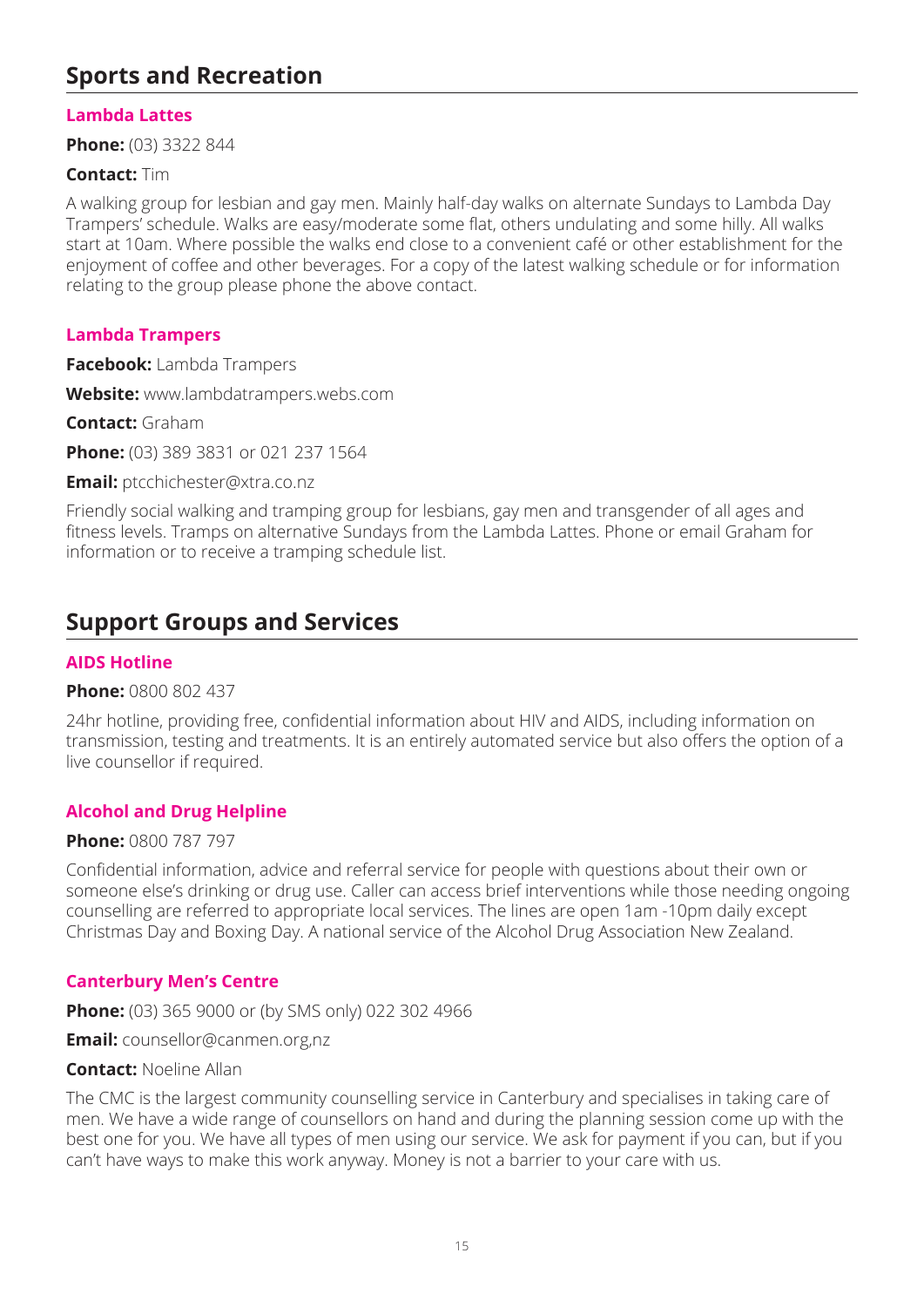## **Christchurch Hepatitis C Community Centre**

**Phone:** (03) 377 8689 **Mobile:** 027 687 0861 **Email:** hepc@rwc.org.nz **Facebook:** https://www.facebook.com/HepCChch **Contact:** Marilyn Brown (Team Leader)

We offer a free, non-judgemental and confidential service to address the needs and improve the health outcomes of those living with hepatitis C. Hepatitis C treatment (Maviret) can be commenced through the clinic and has a 98% cure rate. No appointment required, just drop in between clinic hours from 9:00am–3:30pm, Monday to Friday. All services are free. We look forward to meeting you.

#### **Gender Minorities Aotearoa**

**Address:** 130 Riddiford Street, Newtown, Wellington, 6021 **Phone:** (04) 385 0611 or 020 404 92568 **Email:** genderminorities@gmail.com **Website:** www.genderminorities.com Information and support for gender minorities.

## **Male Survivors Canterbury**

**Phone:** (03) 377 6747

**Email:** survivor@canmen.org.nz

**Contact:** Matt Ashton or Matiu Taitoko

The MSC is a part of Canterbury Men's Centre. Our survivor team take care of any man with a history of sexual violence against them, using peer support. Our men experienced abuse themselves and know the many pathways men take to recover and to make the best of their lives.

#### **Qtopia (Phoenix, Qtopia, Youth Education Programme)**

**Phone:** 020 4080 1084

#### **Email:** connect@qtopia.org.nz

Qtopia is a social support service for LGBTQIA+ young people, their whānau, and their communities, based in Ōtautahi Christchurch but servicing the wider Te Waipounamu. Qtopia runs social support groups for the whole community, including a youth group for those 13-18, specialist support for our trans and gender diverse whānau, a group for rainbow whānau, and regional support groups across the wider Waitaha region. Qtopia also provides individual advocacy, peer support, healthcare navigation, and an education programme to whoever needs it.

#### **Women's Centre**

**Address:** 3/242 Ferry Road, Waltham, Christchurch 8011

**Address:** PO Box 13054, City East, Christchurch 8141

**Phone:** (03) 371 7414

**Contact:** Rachel, Michelle or Lisa

The Women's Centre offers free counselling, legal consultation, crisis support, information and resources. In addition, the Centre offers both free workshops as well as low cost courses and a library with a diverse selection of books.